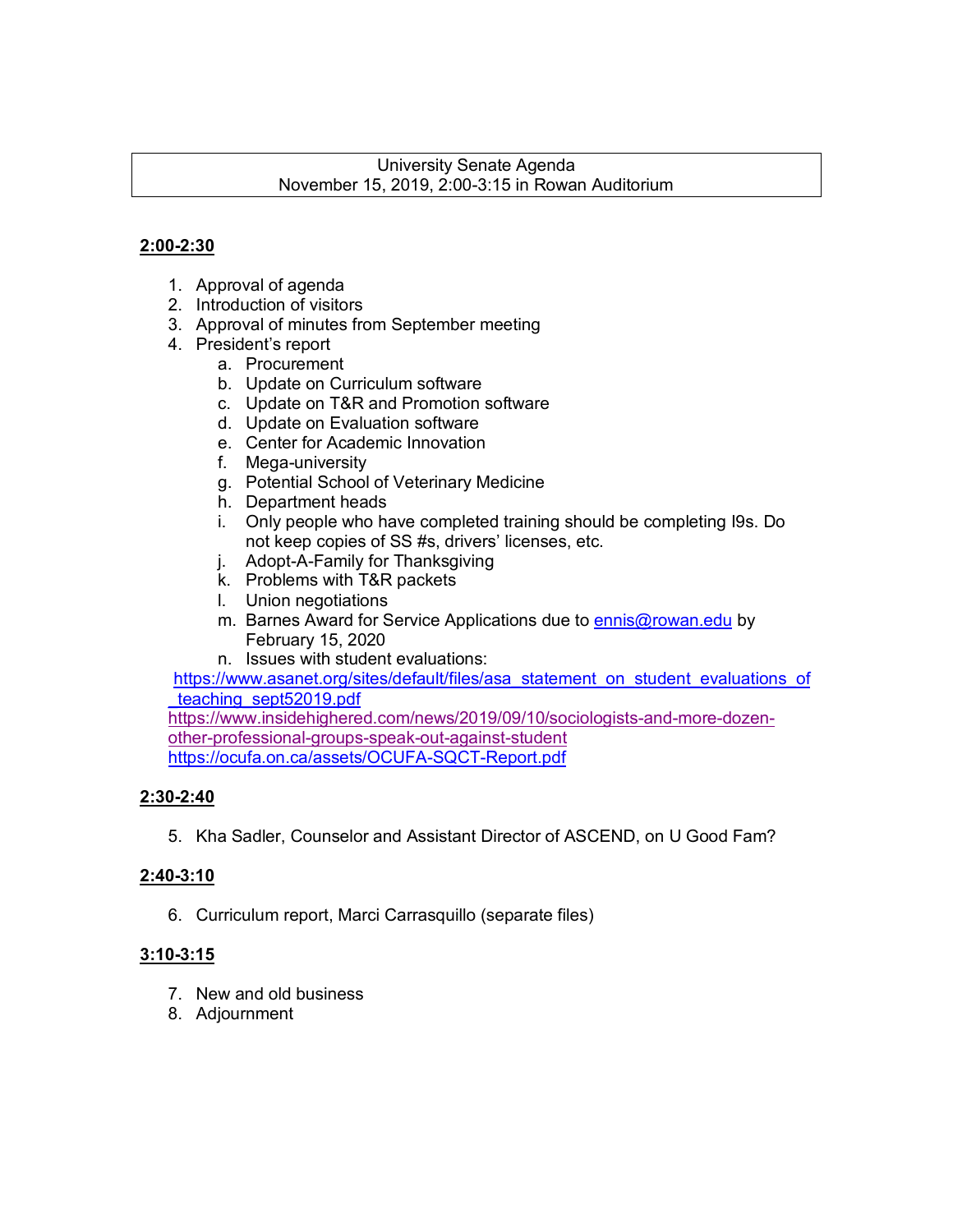#### University Senate Minutes- October 11, 2019

#### 2:00-3:15 in Rowan Auditorium

#### **2:00-2:15**

- **1.** Approval of agenda-**Motioned, Seconded, Approved**
- **2**. Introduction of visitors -**None**
- **3.** Approval of minutes from September meeting-**Motioned, Approved**
- **4.** President's report
- **a)** Update on Curriculum software
- 300 Proposals this semester

If you have technical issues with software, file a ticket wit[h support@rowan.edu](mailto:support@rowan.edu)

If you have suggestions for improvement, please send to Bill

-Keep amount of text in text box to a minimum (attach file without long text)

-Make sure to be attentive

*Comment: Opening the attachments does not really ensure an accurate reading. We should make the text boxes more reasonable and usable. You can then print and view more seamlessly. Curriculum proposals should still be following all the content guidelines.* 

*Comment: One of the key functions we need to look at is a way for everyone to see all curriculum proposals. It is very important for the entire Senate to see proposals (especially for new schools).* 

*A-Once it is submitted, anyone can look it up if they have the ID.*

*Q-How do I get that ID number to send it out to people?*

*A-The new schools will be a process Q. We can vote to change the rules for two readings.*

*Q-Can any faculty member go in OnBase and search?*

*A-Not without the ID number.* 

*Comment: That is not good. We need to see what is going on. That was the basic thing with said we had to have.* 

*Comment: You need to be approved to have access to the OnBase system.*

*A-You can save a draft and send a link for others to view. Once it is submitted, you need the ID to view the proposals.*

*Q-Will they be creating a database to view?*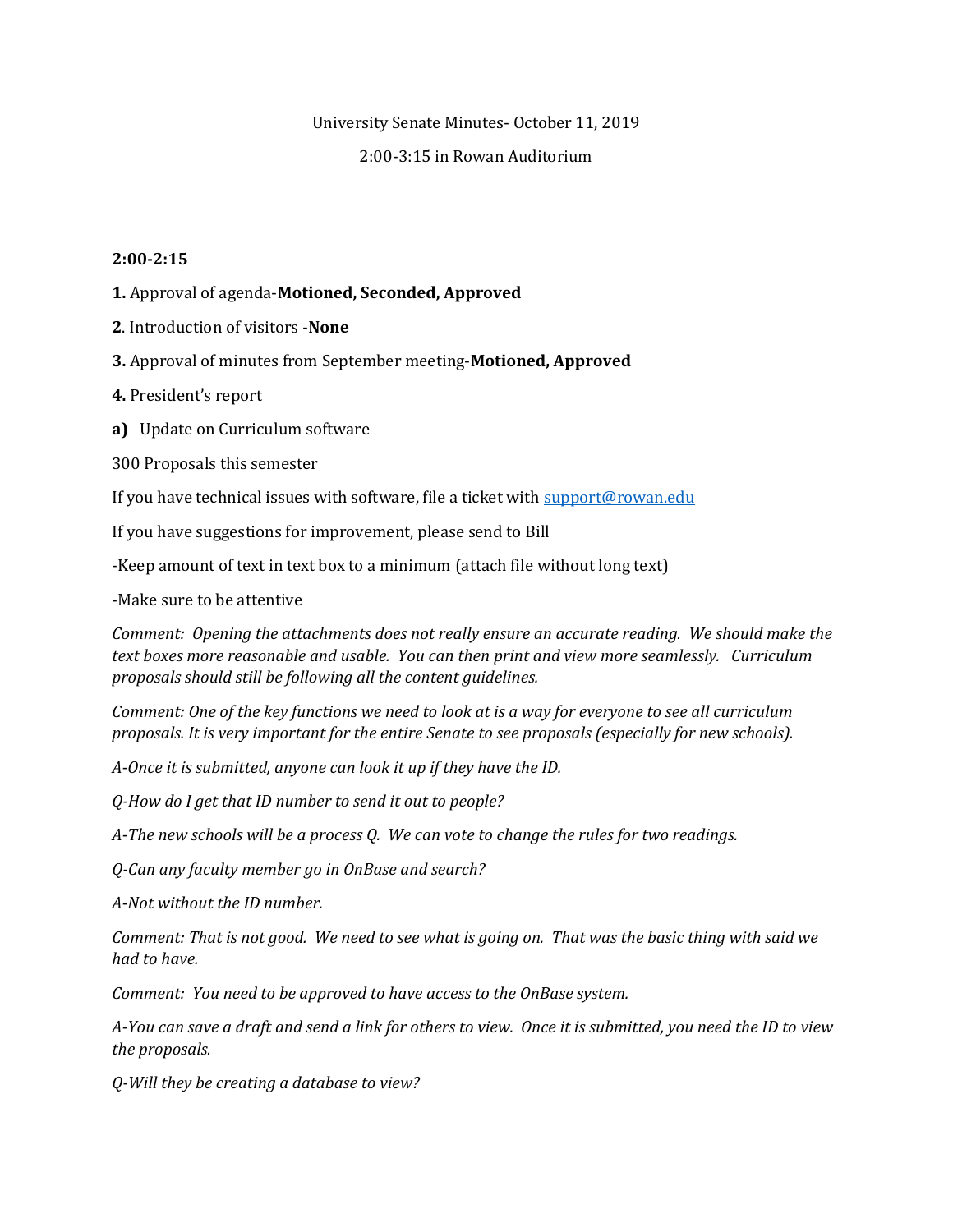*A-That's a good question, I think you still have to have the ID number.*

*Comment: Besides faculty, staff (such as advisors) need to be able to see the proposals and search the database.*

*Comment: I would like to encourage a more in-depth opportunity to discuss the new school proposals, such as a Graduate School that will impact everyone.* 

*A-The Senate Curriculum Committee has open hearings for proposals. We can have a Special Curriculum Committee Hearing/Meeting for these Schools.*

**b)** Update on T&R and Promotion software

Candidates will not be using this software this year. Gave vendor updates and needs, if not done, we will terminate relationship.

*Comment: We had looked at several companies before committing to this vendor. Maybe we got the wrong vendor.* 

*Q-Do we know who wrote the old database?*

*A-No, the student is long gone.* 

*Comment: The advantage of going in-house is that we can control this and our needs.*

*Comment: For RUSS we have been using student created software and now the student has graduated.* 

### **c)** SIRII-Course Evaluations

Software discontinued. We are recommended that you use the Banner online instrument. Departments are free to develop what they what based on MOA.

You must request the course evaluation in Banner.

This may be problematic for new and untenured faculty. The need to note the changes in the instruments in their packets.

*Comment: ETS said we can use the questions for the SIRII.*

*Q-What about those seeking promotion?*

*A-That matters less because it happens over a longer period of time.*

**d)** Administrative Heads in CHSS

The Provost said this will not be happening.

**e)** Update on West Campus Athletics Fields

Company will most likely not get the funding they need for original plan.

**f)** Update on the Agora/Center for Neurodiversity

Greenhouse between Student Center and the Library. A 30 million dollar gift is said to be forthcoming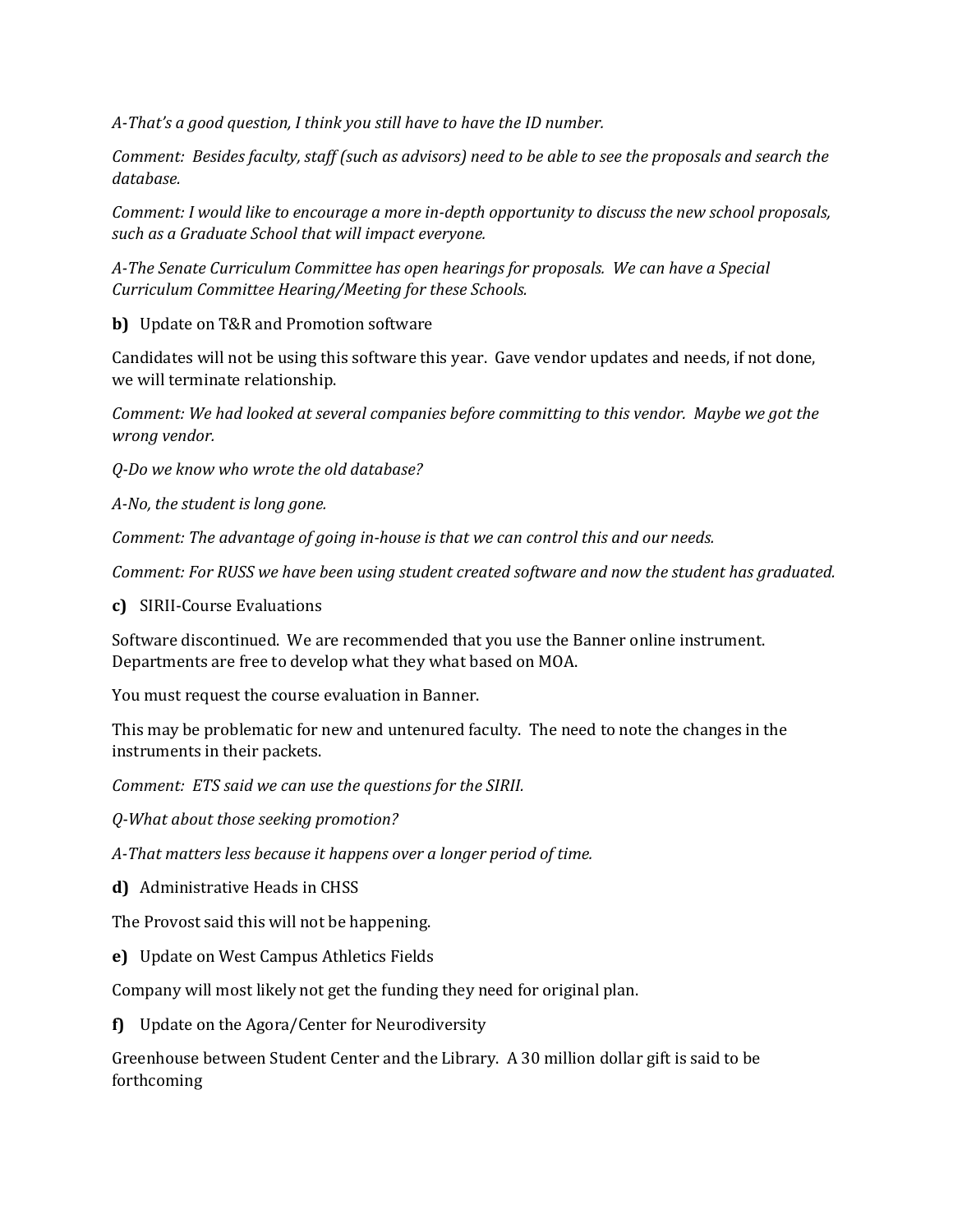**g)** Capital campaign

On schedule to meet goal by the end of the year (early).

**h)** Outreach to Salem and Cumberland County Colleges

**i)** Gov. Phil Murphy will be here 10/22

You need to reserve tickets. Attend and wear your AFT t-shirt.

**j)** Houshmand Hot Sauce rollout

### **2:20-2:50**

**5**. Open period: Kevin George, Director of Campus Recreation

THRIVE-Building a Campus Culture of Well-Being

Employee well-being and self-care

250 People completed Employee 3 month well-being challenge (600 started it)

Campus Rec and Fitness Center memberships are discounted for faculty and staff

**6.** John Giannini, Interim Athletic Director

Experience in Division I and III sports. Divisions have differing philosophies for the students.

Interested in having the best strength and conditioning program. We have opportunities for research and internships. We have started a peer tutoring program. Students athletes that have gotten a B+ or better can tutor other athletes in course. Wants to work on retention and increase academic progress monitoring.

Wants to hire an athletics administrator to focus on Mental Health. We want to continue Prof Academy work on career and mindfulness. Possibly transitioning NCAA grant to a corporate sponsorship.

Consultant report showed we need better facilities and that we are in violation of Title IX.

We need to hire more female coaches. We would like to hire 2 more Athletic Trainers.

We want to take better care of our students and decrease liability.

*Q-Can you comment of the relationship between Athletics and the Center for Sports Communication?*

*A- We are one team. We have an internship partnership.*

*Q-Do you foresee your coaching staff being more passive or aggressive with the School of Health Professions and research?*

*A-It may start as lukewarm. If the internship programs go forward as envisioned, the coaches will start to buy in. Need weight room/space large enough to do it.*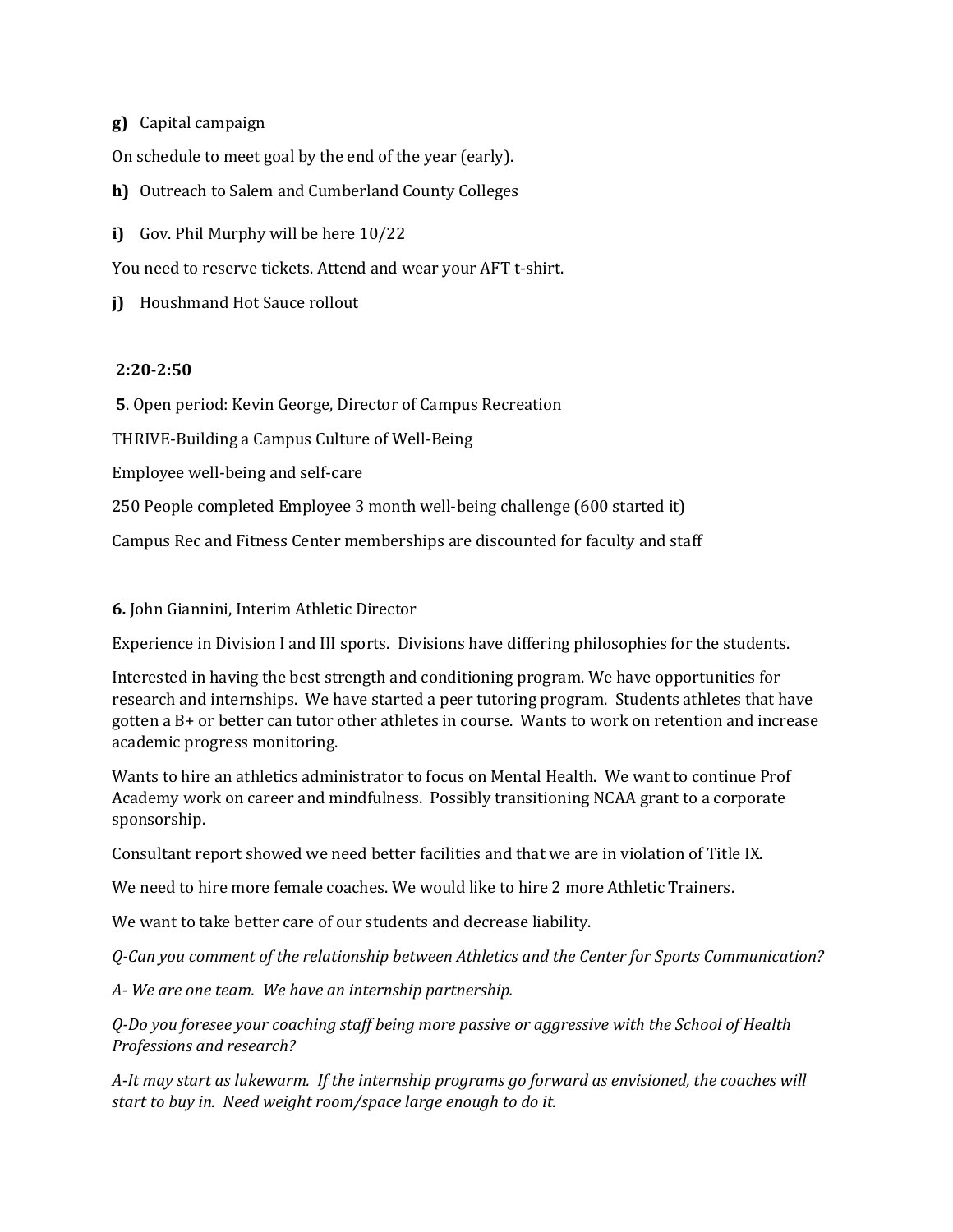*Q-Is there a timeline for improving facilities?*

*A-No. Constantly asking for updates. We will keep exploring partnerships.*

### **2:50-3:10**

**7.** First reading: Resolution to restrict Department Curriculum Committees to Noncontingent faculty (page 2)

*Q-Would it be possible to offer a friendly amendment to include ¾ faculty?*

*A-All permanent ¾ faculty should not be here*

*Comment: Adjuncts and ¾ faculty are beholden to the Department Heads for rehire.*

*Comment: I find it problematic that adjunct or ¾ time faculty are excluded. This is dismissive of many of our valuable faculty. This needs to be better developed to explain that this is protect faculty.*

*Comment: Adjuncts are only hired to teach a specific set of classes. What are thoughts on hiring adjuncts to write proposals separately.*

*Comment: Maybe we need an addendum to say adjuncts or contingent faculty can serve after they have taught here for 4 consecutive semesters.*

*Q-Can we adapt the resolution in such a away that the faculty can determine who is on their committee?*

*A-A suggestion that departments should solicit feedback from the whole department, even administrators if needed.*

Comment: Contractually, faculty has control of curriculum.

Q-Do we have clear cut parameters on what Department Heads can and can't do?

A- We have been working to achieve this and is has been very difficult.

Q-Can we say that the approval has to be signed by the Department Chair?

A-We have that now.

Q-This changes the make-up of the committee? Eliminating Professional Staff and Librarians?

A-Adding Librarians

## **Motion to withdraw this Resolution and rewrite it- Seconded, Approved.**

### **3:10-3:15**

**8**. New business

- **Q-What is the plan for Deanship for CSM?**
- **A-We will look into this.**